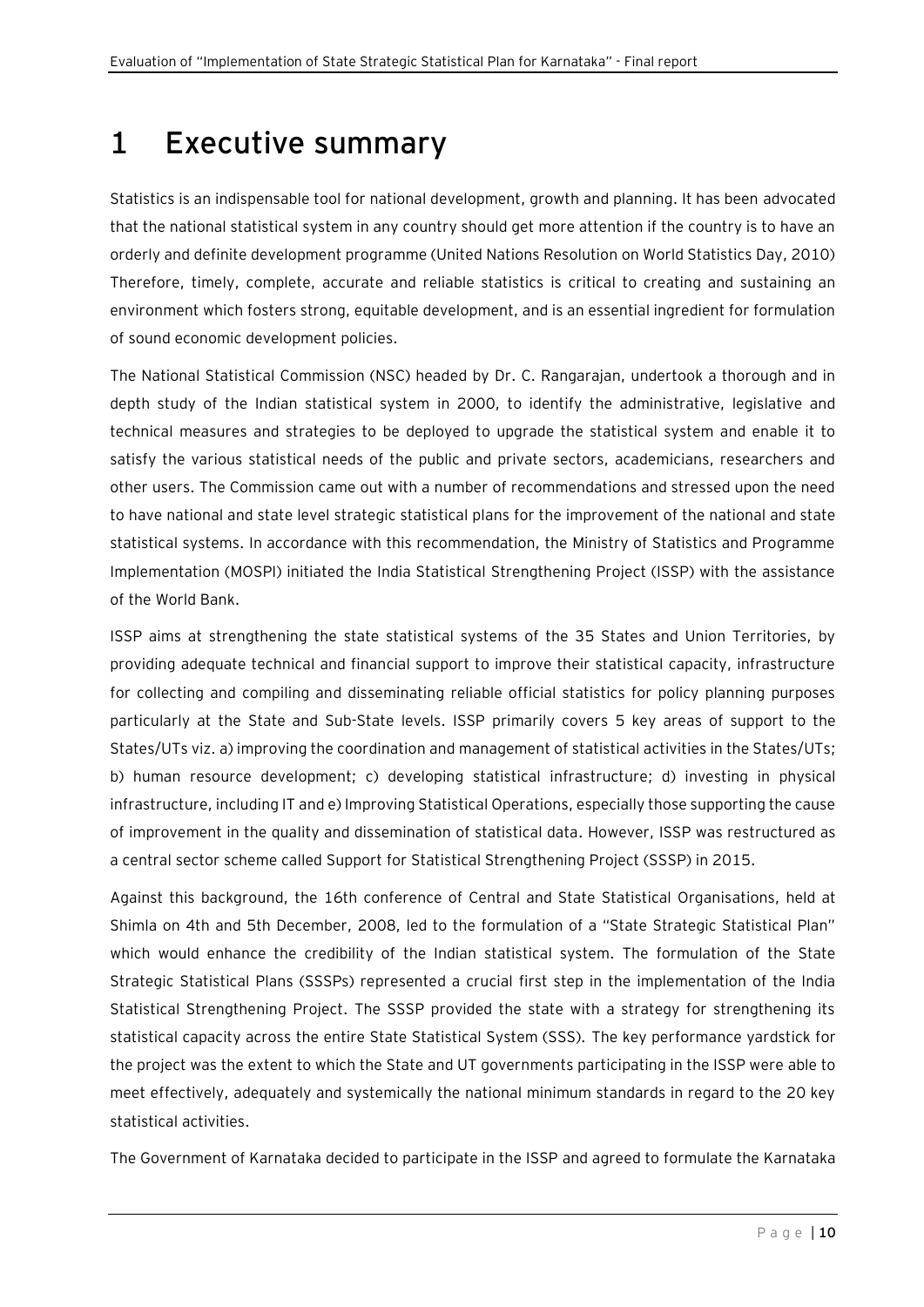State Strategic Statistical Plan (KSSSP) by conveying its interest in its letter addressed to the GOI on 28.5.2008. The process of formulation of KSSSP commenced with the constitution of the project management team, under the chairmanship of the Director, Department of Economics and Statistics. The Directorate of Economics and Statistics, Government of Karnataka implemented Karnataka State Strategic Statistical Plan (KSSSP) 2010-14 through Karnataka Statistical System Development Agency (KSSDA), a society registered under the Karnataka Societies' Registration Act 1960. The aims and objectives of the Society are: a) to implement the ISSP and b) to design and implement the SSSP for strengthening the State statistical system in accordance with the National Strategic Statistical Plan (NSSP).

Karnataka Evaluation Authority (KEA), set out to evaluate the Karnataka State Strategic Statistical Plan (KSSSP) 2010-14 in 2016, with an objective to study to what extent the implementation of the KSSSP plan has been completed and the goals realized and also to assess the progress achieved under the 5 themes of ISSP. The evaluation study was designed to help the state government extract, from past and ongoing activities, relevant information that could subsequently be used as the basis for programmatic fine-tuning, reorientation and planning for the future of the plan.

Through the evaluation of 'KSSSP' the output, outcome and impact of the programs implemented under this plan have been studied and analysed. The evaluation study has been based on the data and information collected from Karnataka Statistical System Development Agency, State income, Industries and Prices division (SIP) Division, Directorate of Economics and Statistics Department, Agricultural Statistics Division (AGS) Division, Directorate of Economics and Statistics Department, Crop Insurance Division (CIS) Division, Directorate of Economics and Statistics Department, Publication Division (PTG) Division, Directorate of Economics and Statistics Department, National Informatics Centre and through pilot testing of survey tools at Mandya district. Also, formal survey was conducted across 5 districts viz. Mandya, Yadgir, Belgaum, Shimoga and Chitradurga. During the field survey with the district statistical offices, sample details and trainee details were collected, and based on the details provided respective talukas/ locations of trainees were visited. A total number of 68 trainees were surveyed as part of the evaluation study covering all the field officers/officials available at the 5 district statistical offices covering 37 talukas that participated in the training programmes conducted under the KSSSP. The plan related data received from primary and secondary sources were analysed through both quantitative and qualitative methods to derive the findings and recommendations.

The plan output included a review of the extent to which KSSSP has been successful in the implementation of the Collection of Statistics Act-2008 and Rules, extent to which the implementation of the KSSSP plan has been completed and the goals realized and also to assess whether action has been taken on the recommendations suggested by the Deloitte study conducted in 2013. The objective was to evaluate the financial assistance provided by the central and state government for the plan since its commencement in the year 2009-2010 and up to the year 2013-2014, process of devolution of funds,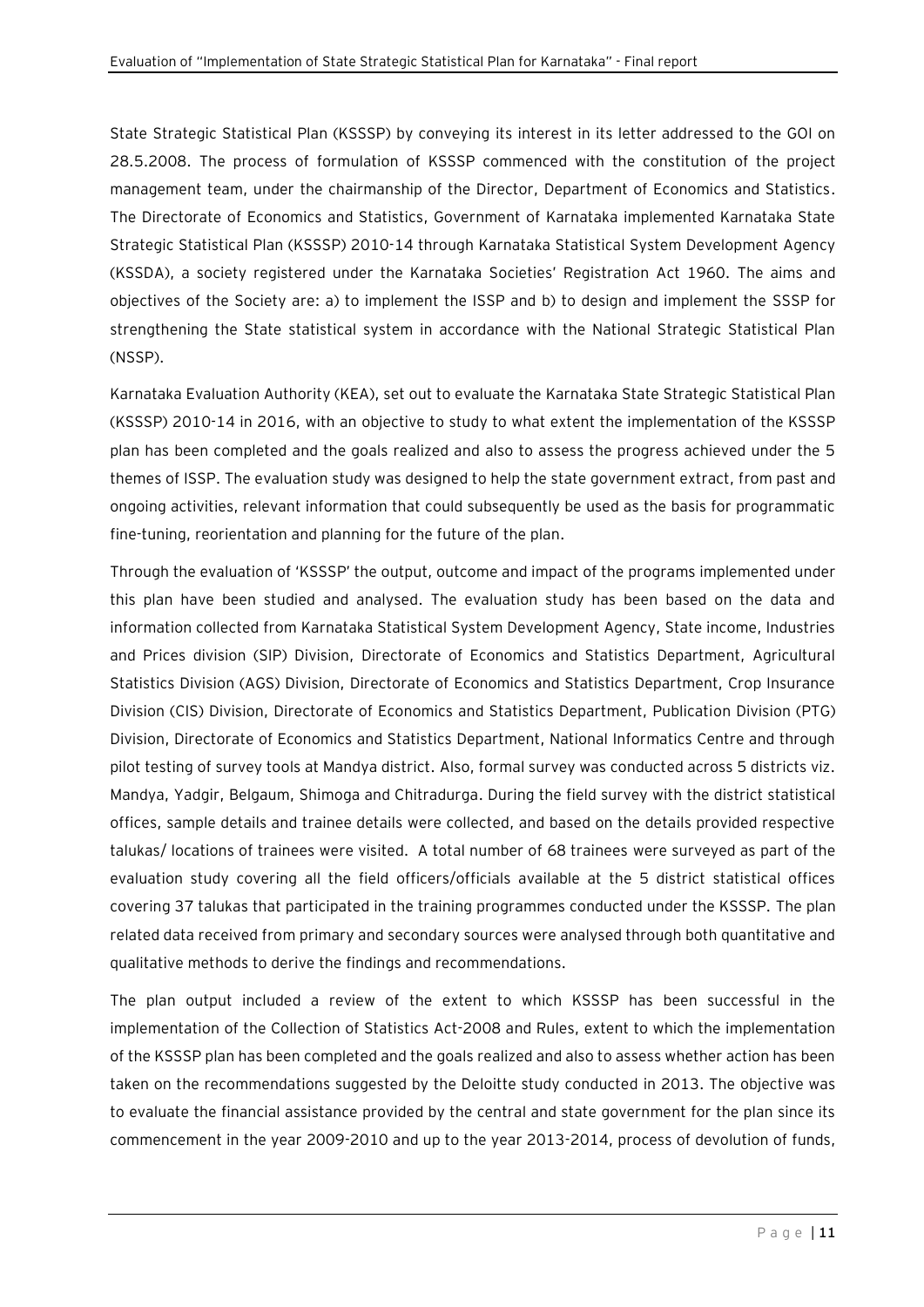funds utilisation, etc. While measuring the output of the plan, the implementation status was also examined mainly linked to the financial and physical targets of the plan through a review of initial and revised financial and physical targets and their impact on developing statistical infrastructure in Karnataka.

The outcome of the plan was assessed through a series of steps and each step included a set of actions. The steps refer to the period during and after the implementation of the KSSSP Plan. The objective was to go beyond the simple acquisition of knowledge about the plan but rather to undertake a comprehensive assessment of the plan. Under the outcome of the plan, 20 key statistical activities were reviewed closely to assess the current status and action taken under the 20 key statistical activities. This was followed by assessing whether a public portal for public use was provided or developed to obtain statistical data from web applications.

The plan impact was analysed through primary surveys, stakeholder consultation and secondary information to assess the level of infrastructure provided and to gauge the quality of infrastructure and training programmes conducted for staff /officers of DES and line departments. The objective of such primary surveys were to analyse the current status and quality of such statistical infrastructure created, and quality of training programmes conducted under KSSSP funds. The profile of the respondents who were part of the primary survey is discussed in section 8.1.2-Profile of respondents for the primary surveys. The indicators that were examined under the impact analysis of the plan were a) assessing the level of infrastructure (equipment) provided to the field officers for data collection; b) assessing the extent to which Induction/Refresher/Awareness trainings have been effective for staff /officers of DES and line departments and c) assessing the number of web applications developed under the plan.

Summary of findings based on the evaluation are presented below:

- **•** The strategic goals and strategies laid out with regard to the implementation of KSSSP have been realised and implemented. Overall fund utilisation ratio of the total amount sanctioned under KSSSP was 90.53 per cent where the fund utilisation ratio for Government of Karnataka was 96.06 per cent and Government of India's ratio stood at 87.66 per cent.
- In order to improve the statistical operations especially those supporting the cause of improvement in the quality and dissemination of statistical data, a number of seminars, workshops and meetings with different heads of departments were held since inception
- KSSDA was successful in developing 7 web applications with the help of NIC, which are used by DES for the 20 key statistical activities. The application in respect of Crop Estimation Survey, Crop Area Enumeration, Consumer Price Index (CPI), Whole Sale Price Index and Index of industrial Production (IIP) were made ready for execution during 2010-11.
- Under KSSSP, a web public portal was developed and is operational for public use to obtain statistical data reports. With the aim of improving the statistical infrastructure, the creation of the web portal has helped in collecting data at the grassroots level and has enabled uploading the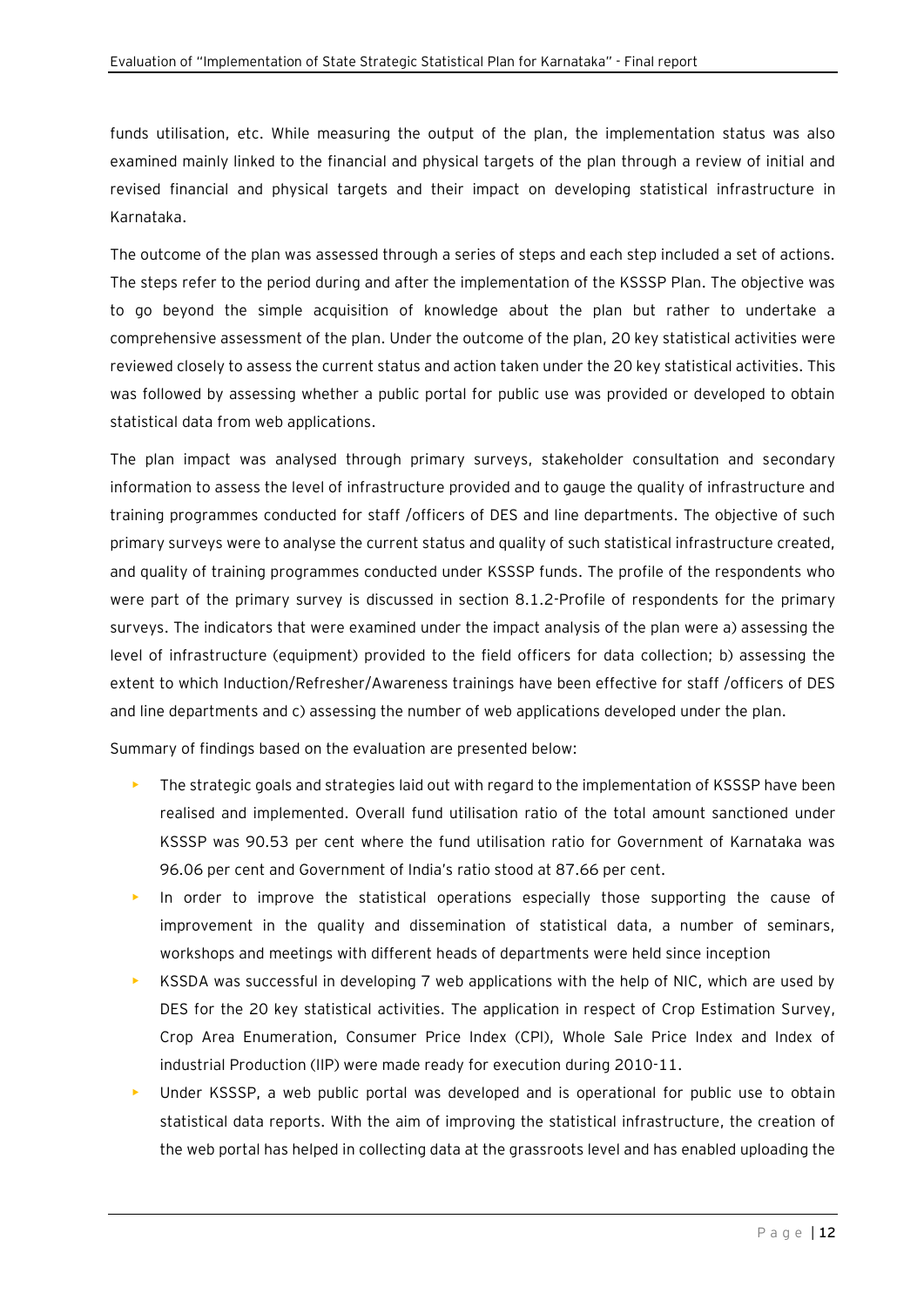data onto the centralized web portal and has made data storage, data warehousing, retrieval and analysis of data easier

- There has been significant achievements in improving the statistical infrastructure in the state. Under KSSSP, Under KSSSP, 4,828 Mini laptops/10'' Net Books/ Hand held devices were planned for purchase to provide one for each Gram Panchayat for conduct of surveys by the line departments. Budget allocated for mini laptops was INR 724.2 lakhs. As per information provided by the department, 4153 mini-laptops have been purchased till date at a cost of INR 786.708 Lakhs.
- 425 Desktops have also been provided to DSO offices, Taluk office, Taluk Panchayat, Zilla Panchayath and DES including KSSDA. Laptops, Printers and projectors have also been provided to DSO, DES and KSSDA offices.
- The current status of functioning of the mini-laptops provided to the field staff was evaluated for major components such as battery, keyboard and display. Battery of the 56.28 per cent mini laptops evaluated were functioning normally with good back-up. Keyboard of the 86.85 per cent mini laptops evaluated were functioning normally with Very good/ excellent functioning. Display screen of the 87.23 per cent mini laptops evaluated were functioning normally with Very good/ excellent functioning.
- The overall functioning of the mini-laptops was evaluated for working condition and usability and it was found that 67.77 per cent mini-laptops provided to taluk offices/ SI's for use by the field staff for collection of data were found to be very good.
- 54.05 per cent respondents opined that the safety measures are in place at the taluk office for safety of the mini-laptops at their office through use of specially designed almirahs. 45.95 per cent of the respondents opined that the safety measures are not provided at their offices.
- KSSDA has been instrumental in introducing innovative training methods through conducting satellite linked training programme (SATCOM) by using audio visual training materials which has been useful in conducting mass trainings which was attended by close to 25,000 participants in a single session.
- During the period 2011-12 to 2014-15, 2,22,314 participants were trained which consisted of officers and officials of DES, line department officers, district and sub-district level officers, consultants, ZP officers, Asha & Anganwadi workers (taluk level) and statistical inspectors and enumerators
- 67.39 per cent of respondents who worked as VA's opined that the impact of the training programmes conducted was medium whereas 59.46 per cent respondents who worked as SI's opined that the impact of the training programmes conducted was high / very high. 50 per cent of respondents/ officers opined that the impact of the training programmes conducted was medium.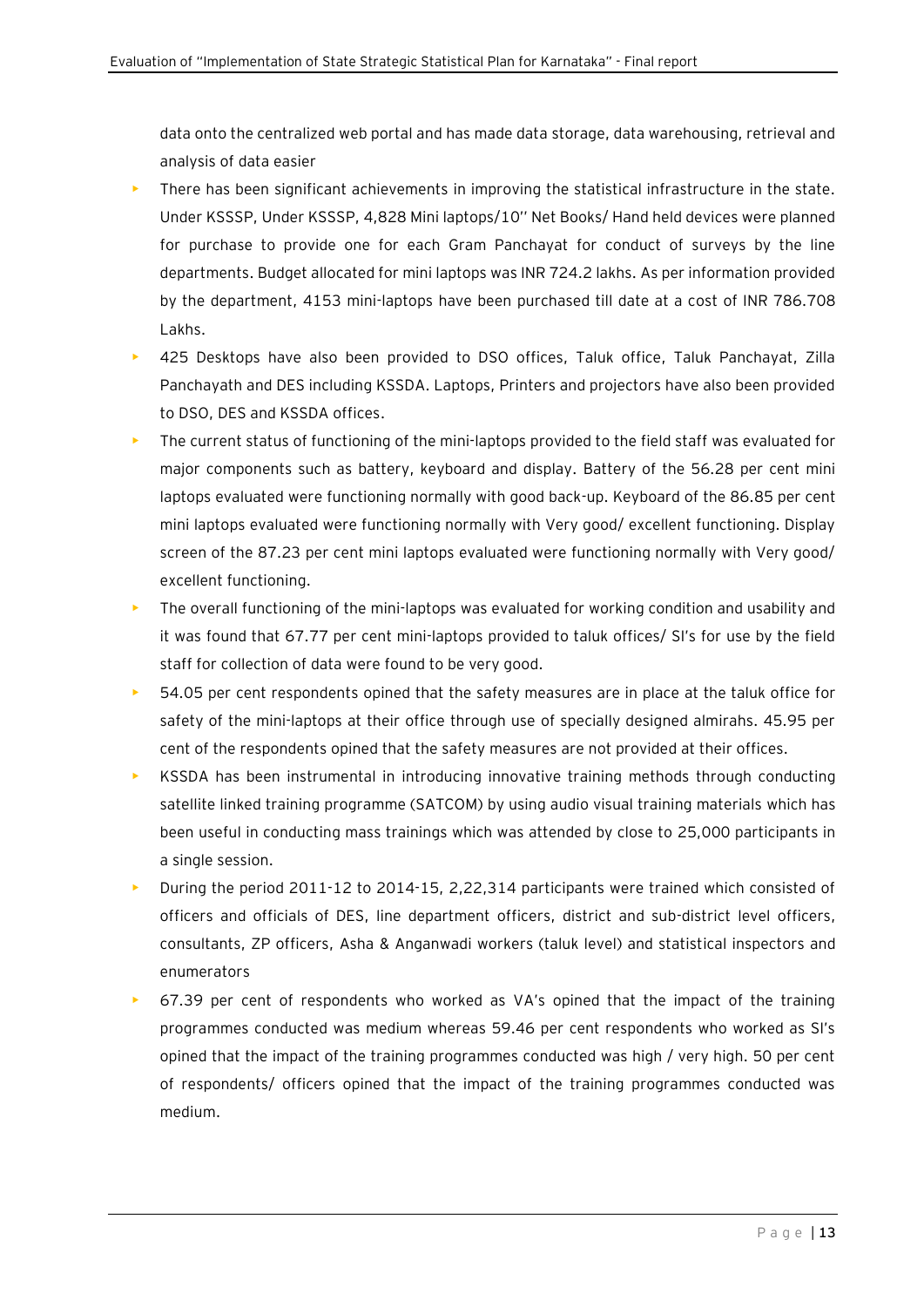- Under KSSSP, initiatives were also taken to improve the physical infrastructure of DSO and DES office buildings at Hassan, Mangalore, Mysore, Bangalore, Chikmagalur and Raichur. Key activities included purchase of sites, construction of office building and renovation of existing facility.
- The performance of the 3 departments that were given financial assistance under KSSSP to develop reliable, credible and timely statistical infrastructure, data and indicators was evaluated. It was found that out of the 3 departments, Department of Factories and Boilers had the highest fund utilisation ratio of 96.87 per cent and as compared to Department of Labour and Directorate of Employment and Training was successful in developing statistical infrastructure and implemented online web applications in accordance with the goals of KSSSP.

The Karnataka State Strategic Statistical Plan is the first of its kind to be implemented in Karnataka. KSSSP aims at strengthening the state statistical systems with an objective to improve the statistical capacity, infrastructure for collecting, compiling and disseminating reliable and timely official statistics. The continuance of the plan will allow the government to formulate sound economic development policies by creating a database of complete, accurate, timely and reliable statistics. Based on the evaluation the following recommendations have been made:-

- Two core elements such as maintenance and technology upgradation of the statistical infrastructure developed need to be enhanced. By developing mobile enabled applications and use of tablets for collection of data would result in user friendly, better data interpretation, presentation and reporting.
- Strengthen the online data collection system through better co-ordination, collaboration, networking and information sharing between data producers, users and providers in all the line departments of the government is recommended.
- The interim recommendations proposed by M/s Deloitte in their report dated January 2013 is critical for the success of enhancing the statistical system in the state. Therefore coverage of the plan in terms of funds released need to be increased in the next phase to implement these recommendations.
- In order to enhance the effectiveness and quality of trainings, trainees at the DSO level need to motivated and this can be achieved by conducting certificate based trainings which will contribute towards their learning and development
- $\blacktriangleright$  Since there was no hand holding / capacity building done before withdrawing the services of the consultants, the in-house staff and statistical personnel of the department need to be trained in effective ICT implementation by creating an open, robust and effective database.
- $\blacktriangleright$  Enhance the visibility, usability and accessibility of the portal by implementing improvements towards content, design, functionality and performance
- **•** Efficiency and productivity of the portal need to be increased by having monthly updates, bulletins on critical socio-economic indicators